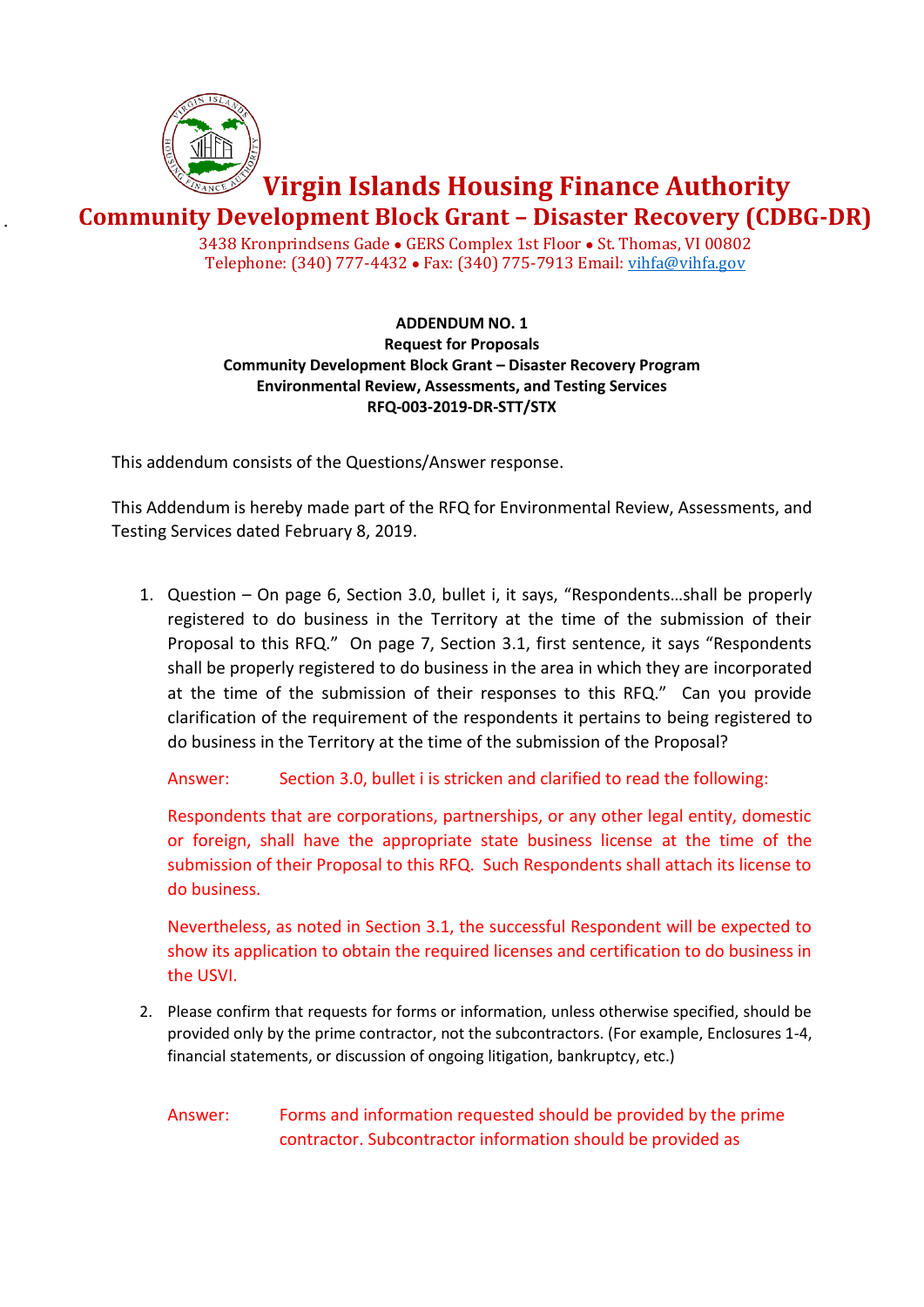## requested in Section 14.3 and Section 15.0, Sub-Envelope 2, Section A, ii.

3. **Section 14.2.,** Financial statements are required in association with the Executive Summary. Please clarify whether financial statements may be presented in sealed envelopes (for a nonpublic company) and if they should be provided with each copy, or just with the original, or separately.

Answer: Financial statements are to be included in the sealed envelopes and a provided with each copy.

4. **Section 13.0.,** This section stipulates that bid packages must be submitted by mail. Please clarify whether delivery by courier (FedEx, UPS, etc.) or in person are also permitted.

Answer: Delivery is permitted by courier and in person.

- 5. **Section 14.3 and Section 15.0, Sub-Envelope 2, Section ii, Items b and f.,** These two sections present requirements for showing firm experience, but they conflict. The former requires bidders to provide "at least three (3), but no more than five (5), similar engagements… for each Task." The latter specifies in Item f that the bidder should "Provide at least three (3) current or past experiences… related to the references provided on Enclosure Document D." No upper limit is given. Finally, Item b asks bidders to provide "specific details on any previous experience with housing, community development, infrastructure and/or economic revitalization-related disaster recovery projects and any previous experience in the four Task Areas outlined in the RFQ." **Please clarify whether engagements should be limited to 5 per Task,** or if bidders should include as much relevant work as needed to provide a complete picture of Respondent experience.
	- Answer: Both Section(s) 14.3 and 15.0 require a minimum of three (3) current or past experiences; but Section 14.3 provides that Respondent can provide more than (3) but no more than five (5) similar engagements. Thus, Respondent can provide three (3) to five (5) examples of current or past experiences. Respondents are limited to five (5) engagements per Task.
- 6. **Section 14.3.,** This section requires that every past project listed include a current, working point of contact (POC) with name, phone, and address. However, Section 14.4 asks bidders to provide a reference for any disaster-related experience they list in "this" section, and states that each reference should include the name, title, company, address, phone number and email address of the reference, and a brief summary of the relationship between the reference and the Respondent**. Please clarify the difference between current, working POC and the required References, and which information is required for both.**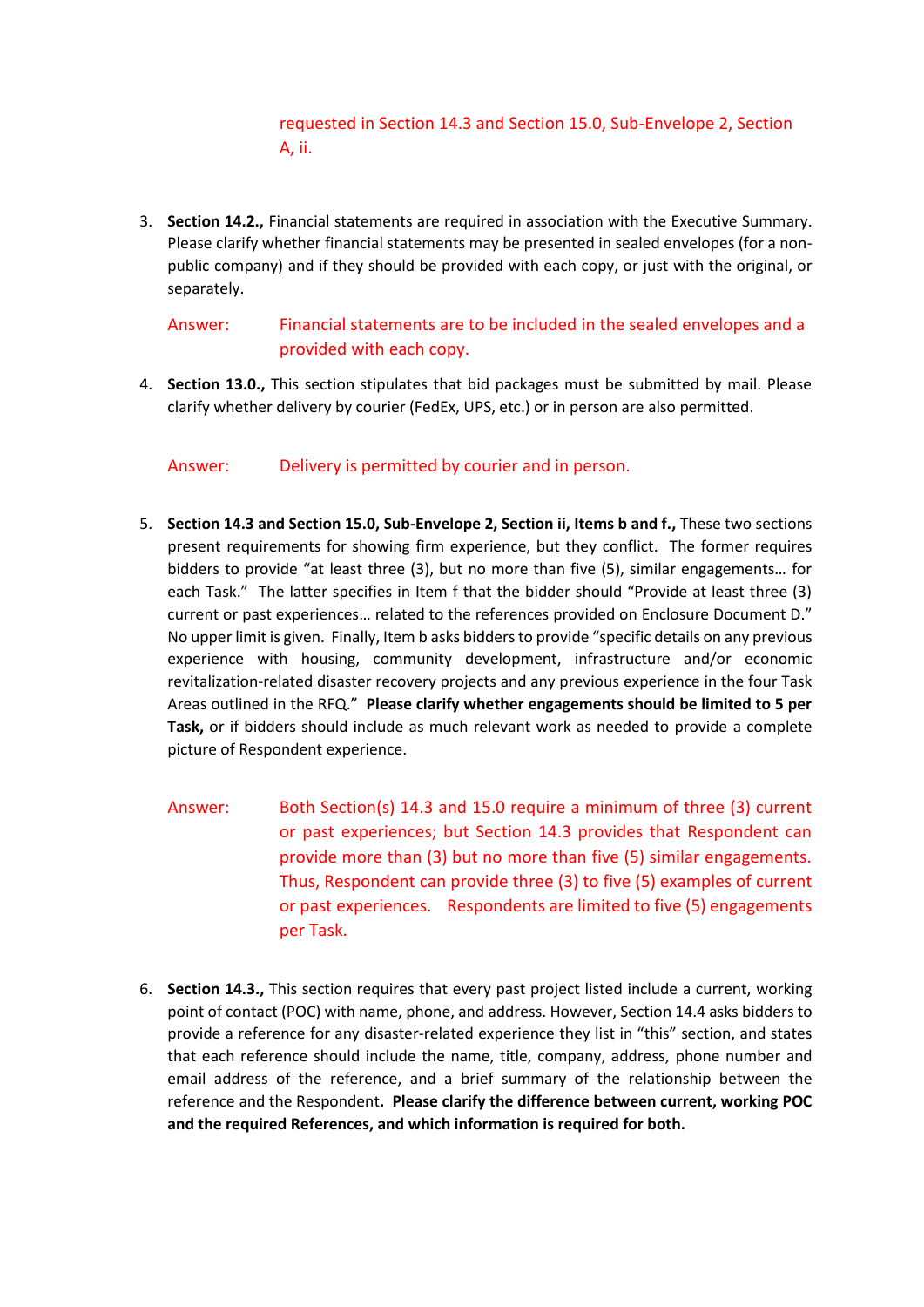- Answer: Respondents are expected to provide current, working point of contact. Respondents should provide the following for each point of contact: name, title, company, address, phone number and email address of the reference, and a brief summary of the relationship between the reference and the Respondent.
- **7. Section 15.0, Sub-Envelope 1, Section A Item v and Section B, Item ix.,** These items both require the Respondent to confirm that they have not engaged in any unethical practices within the past five (5) years, once in the Cover Letter and once in the Executive Summary. Is this repetition intentional, or should this information only be provided once?

## Answer: Respondent is expected to provide the information requested under Section 15.0, Sub-Envelope 1, Section A Item v and Section B, Item ix.

- 8. **Section 15.0, Sub-Envelope 1, Section B.,** Items #ii and #vi appear to request the same information (a brief statement of the Respondent's understanding of the scope of work). Please clarify.
	- Answer: These items are requesting different items/information. Section 15.0, Sub-Envelope 1, Section B, item #ii requires Respondent to list qualifications that illustrates capacity, knowledge, skill, experience to provide the services requested.

Section 15.0, Sub-Envelope 1, Section B, item vi requires Respondent to provide its understanding, interpretation, perception of the scope of work requested under the RFP.

- **9. Section 15.0, Sub-Envelope 1, Section B., Items xi and xiii.,** These two items appear to ask for the same information, phrased slightly differently - "Confirmation that Respondent has adequate financial resources for performance vs. "Provide a brief statement describing the adequacy of the Respondent's financial capacity to handle the requirements of the RFQ." **Should one of these be skipped as a duplicate? If so, which one?** If both should be answered, please clarify how the information requested under each item differs.
	- Answer: Respondent is expected to provide the information requested under both Section 15.0, Sub-Envelope 1, Section B., Items xi and xiii. The information difference between the requested information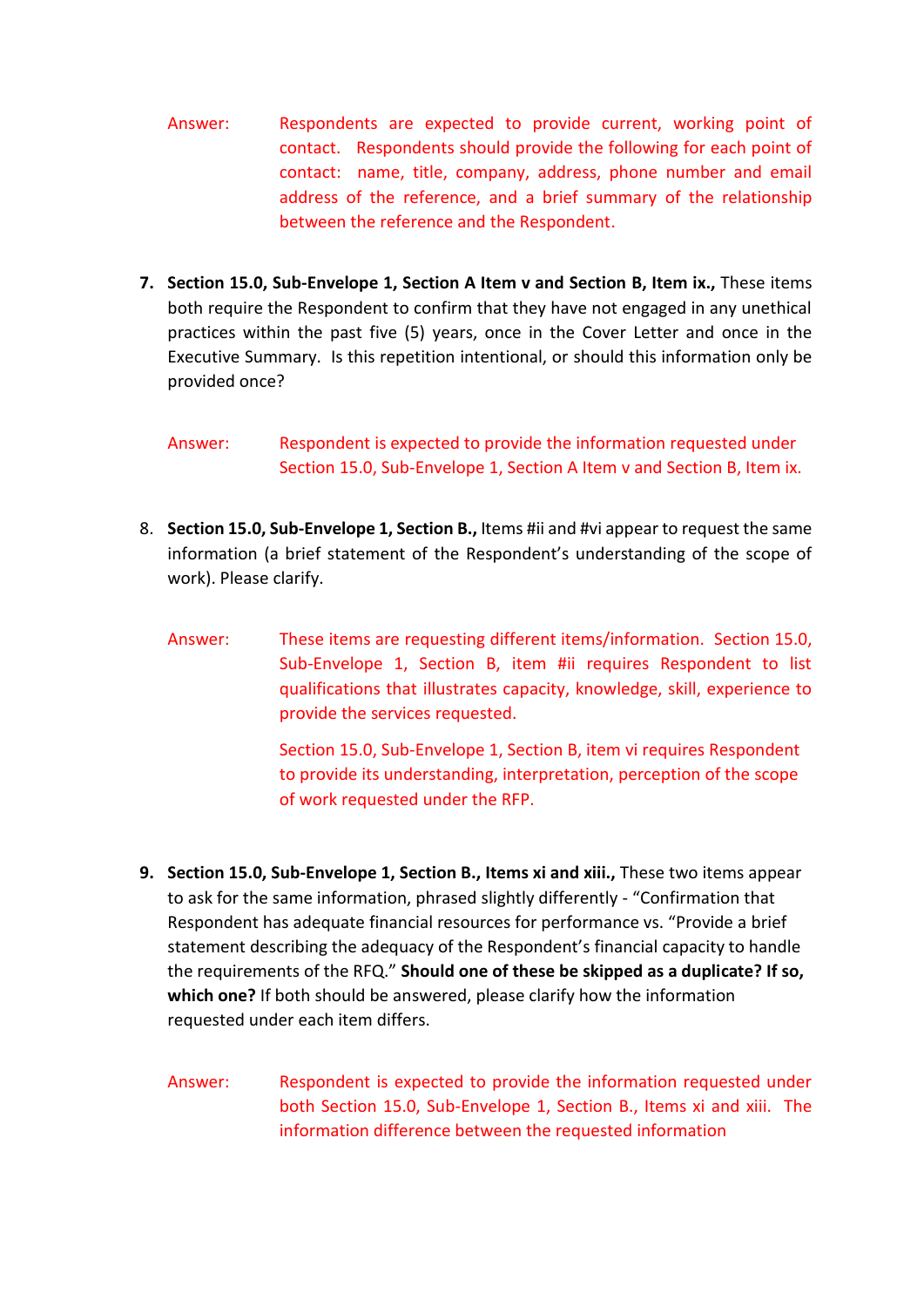- 10. **Section 15.0 Sub-Envelope 2, Section ii, Item h.,** Respondents are instructed to attach any contracts or agreements pertaining to the proposal. However, the very next item (i) states that "Any such written agreement must be produced to VIHFA *upon request*." Please clarify whether such contracts or agreements must be submitted with the proposal.
	- Answer: As requested in Section 15.0 Sub-Envelope 2, Section ii, Item h, is expected to provide any contracts or agreements with subcontractors and, upon request, to provide a separate acknowledgment, from any subcontractor, agreeing to be included in Respondent's proposed project staff and team.
- 11. **Section 15.0 Sub-Envelope 2, Section ii, Item h.,** Respondents are instructed to attach any contracts or agreements pertaining to the proposal. If these are required, should these teaming agreements or contracts be provided in Sub-Envelope 2, or in Sub-Envelope 1, along with other required documentation?
	- Answer: Teaming agreements or contracts should be provided in Sub-Envelope 2.
- 12. **Section 15.0 Sub-Envelope 2, Section vi.,** Should this paragraph be listed as item e of the previous list, with only "Management Plan and Quality Assurance/Quality Control" as the content of section vi?
	- Answer: No.
- 13. **Section 15.1 and Enclosure Document C.** Section 15.1 specifies several documents that must be provided within 10 business days of notice of selection, from corporate documents to insurance certification to identifying business numbers. However, Enclosure Document C is a checklist for contract documents listing the same forms. **Please clarify if these forms must be submitted with proposal,** or if Respondents must simply indicate which documents they are prepared to submit upon request.

Answer: Documents must be submitted with proposal.

14. **Section 16.0, second and third bullets,** Please clarify what criteria will be used to determine firm qualifications, since experience is separated into its own category.